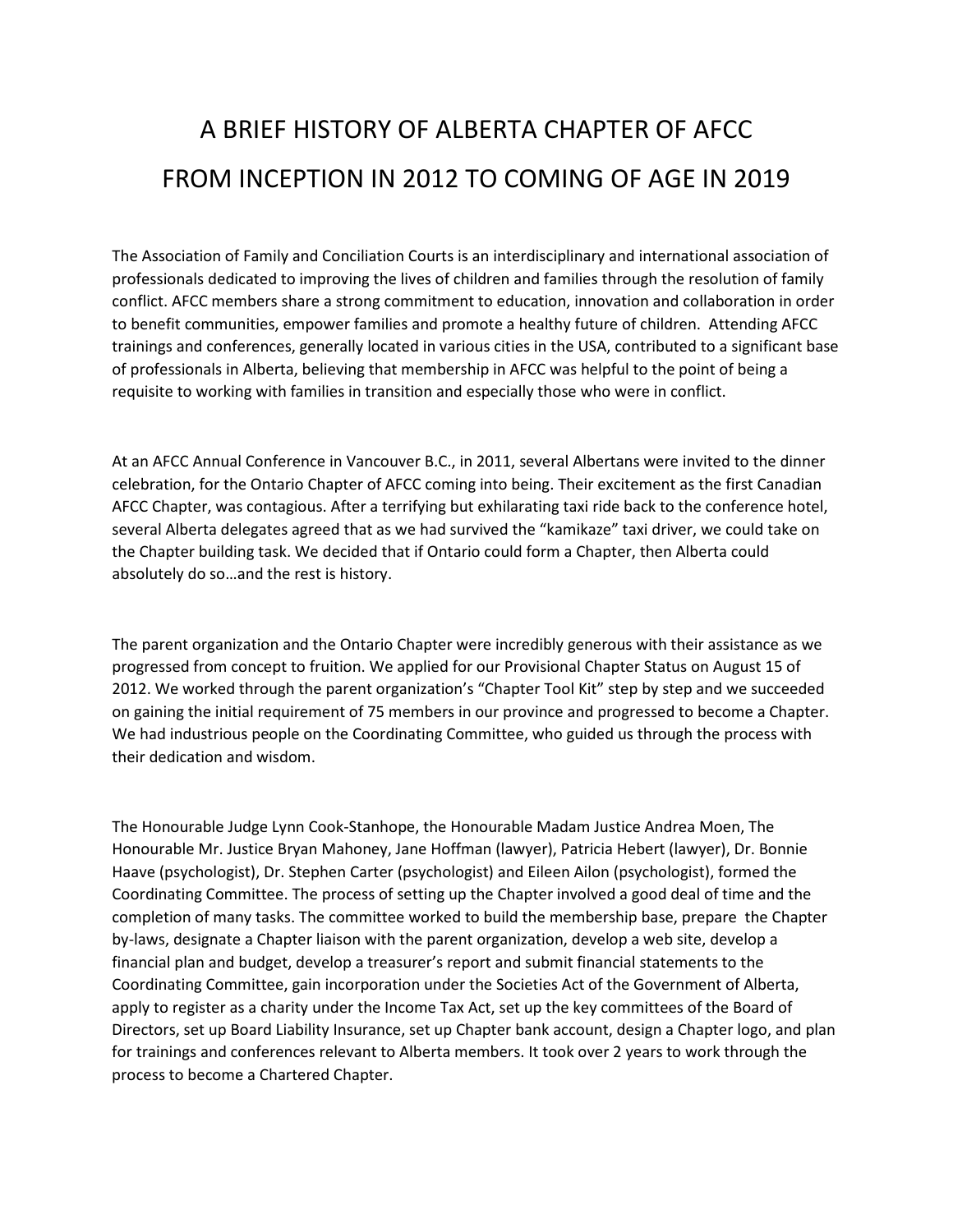On March 14, 2014, Alberta AFCC held its Inaugural Board of Director's Meeting at the University of Alberta, Faculty of Law. Dr. Stephen Carter, psychologist, was elected our first President. The members of the first board included: Judge Nancy Flatters, Krista Frohlich (lawyer), Bonnie Have (psychologist), Elise Lavigne, (lawyer), Greg Pickering (psychologist), Nicole Sheldon (psychologist), Barbara Sheptycki (psychologist), Lorri Yasenik (social worker), Jane Hoffman (lawyer) and Eileen Ailon (psychologist). The membership of the board reflected the interdisciplinary, professional backgrounds of members as well as the geographical make up of our province. We alternated Presidents as coming from either Edmonton or Calgary and alternated the location of our annual conferences between these two major centers in Alberta.

Jane Hoffman (lawyer), a founding member of our Alberta Chapter and fellow passenger in that terrifying taxi ride, has been our stalwart treasurer since we began this journey. Doug Chern initially volunteered to try to help us get organized and we finally created a position for him of Executive Director and started paying him (albeit a fraction of his true worth), several years later. He has tirelessly worked to keep us on track and to ensure we get done what should be done and when it should be done. Eternal gratitude to both.

Our Inaugural events were held in Edmonton and Calgary to host our first General Meetings. Our Nominations for the Board of Directors were voted on and approved, our Bylaws were Ratified, Dr. Larry Fong brought greetings from the parent organization, and notice of the upcoming conference and activities was presented. By January of 2015 we had completed the requirements to gain official Chapter status.

## **CONFERENCES**

Due to the similarities in conference topics and attendance demographics, Alberta Family Mediation Society and Alberta AFCC agreed to hold joint conferences in 2014, 2015 and 2016. Our first joint conference presented Bill Eddy on "Managing High-Conflict Personalities in Separation and Divorce". He was our Key Note speaker and gave a full day workshop. Our conference theme was "Researched Informed Practice".

Our second joint conference was held in Edmonton in April of 2015. "Professionals at the Crossroads: Helping Families and Children Access the Legal System", included Dr. Pamela Ludolph and Leslie Ellen Shear present on "Parenting Plans for Very Young Children" and Dr. Nicholas Bala present on "Legal Responses to Alienation and Emotional Abuse of Children in High Conflict Separations", as well as facilitating a Mock Court.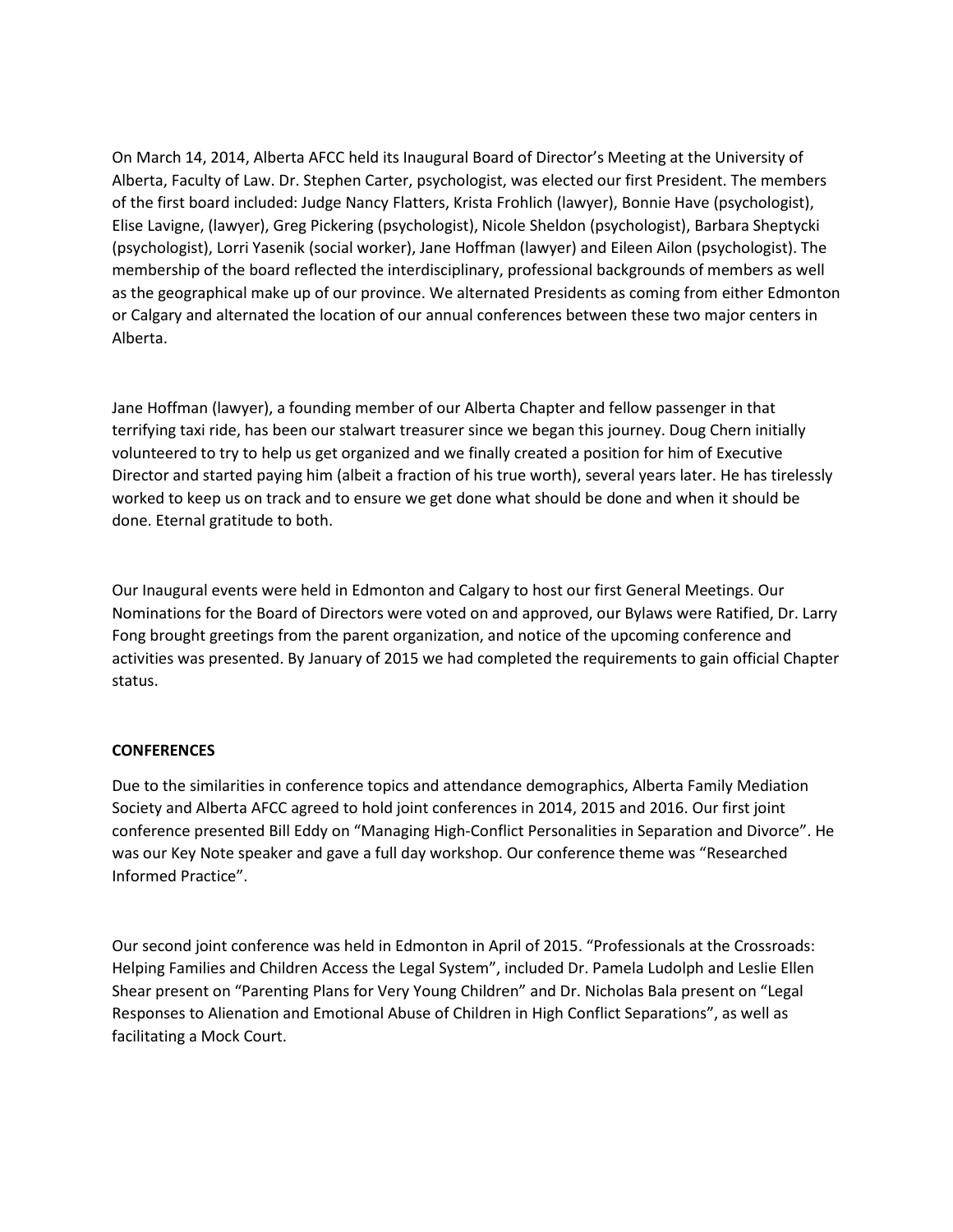By 2016, we had grown to 140 members in our Alberta Chapter. In 2016, Dr. Lorri Yasenik and Jon Graham presented a 2-day program in Calgary, titled, "Continuum of Safety Screening in Cases of High Conflict and Domestic Violence". Additionally, Alberta AFCC members, Sharon Smith, Jim Bateman and Brandi Smith presented on Structural Family Systems Therapy with Separating and Divorcing Families.

While maintaining a close and supportive relationship with AFMS, Alberta AFCC decided we would host our own trainings and conferences in 2017. Dr. Marsha Pruett and Dr. Kyle Pruett, M.D., presented on "The New Millennial Family, Navigating Best Practice in a Changing World", in Calgary. In our annual conferences we aimed to bring in top notch presenters, who could provide invaluable information and practical training, in areas relevant to the legal, mental health communities and the judiciary. Additionally, we provided opportunities to show case Alberta's own top notch, presenters.

In 2018, our Edmonton board members hosted our Alberta AFCC annual conference, titled; "Children Who Resist Post-Separation Contact with a Parent". Presented by Dr. Barbara Jo Fidler (psychologist) and Nick Bala (Queen's University Faculty of Law). On day 2 of our conference, Dr. Nicole Sherren (Scientific Director and Senior Program Officer, AB Wellness Institute, presented on the "Impact of Early Experiences on Brain Development, Learning and Health". A team of presenters then shared their experiences on Voice of the Child interventions and Dr, John Pearce and Dr. Terry Pezzot-Pearce presented on "Interviewing Children in High Stress Situations". The conference was highly successful.

Our 2019 annual conference promises to also be outstanding. "Putting the Children First in High Conflict Separation and Divorce, Parenting Assessments, Parenting Plans and Parenting Coordination the Good the Bad and the In-Between". Our illustrious presenters will be Dr. Michael A. Saini (Director of the Combined J.D. and M.S.W. program with the Faculty of Law at the University of Toronto and the course Director of the Foundations to Custody Evaluations at the University of Toronto) and Philip Epstein (senior partner at Epstein Cole, Toronto and Editor and Chief of the Reports of Family Law and the author of Epstein, "This Week in Family Law"). Additionally, there will be Interactive Panels both days with QB Justices, PCs, Judges, Lawyers and Mental Health Professionals.

## **WORKSHOPS AND ADDITIONAL RELEVANT ACTIVITIES**

Members of Alberta AFCC, now number 184 and have put on workshops throughout the province, and members of the Alberta AFCC board have also presented in Alberta to judges, lawyers and other mental health professionals, as part of our commitment to sharing of knowledge and outreach to address the needs expressed by smaller communities. In September of 2015, Judge Nancy Flatters and Dr. Larry Fong conducted a 2-day workshop on Parenting Coordination and Arbitration in Calgary. Ten professionals from Alberta AFCC presented on a variety of relevant topics at the annual AFCC conference in New Orleans in 2016. In 2017, lawyers Doug Moe and Brad Mustard, presented Parenting Coordination and Mediation/Arbitration: A Process Designed for Legal and Mental Health Professionals Working in Family Law.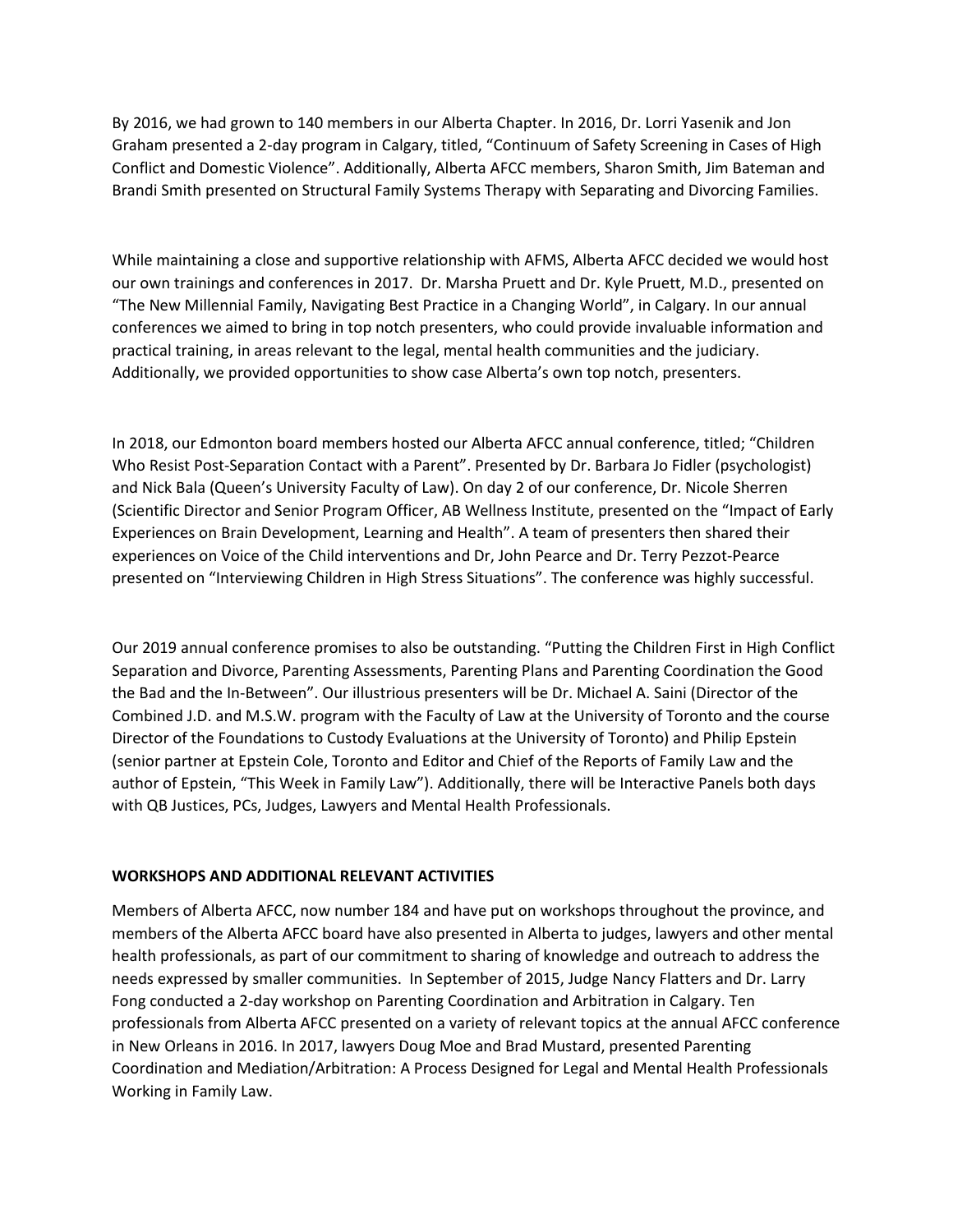Alberta AFCC has promoted research and has participated in research surveys, developed a Newsletter and shared information regarding both Alberta AFCC, as well as information from the parent organization. John-Paul Boyd, Board member, lawyer and researcher, circulated resources such as Polyamorous Relationships and Family Law, Successfully Parenting Apart: A Tool Kit (funded by CBA and Justice Canada, as well as the Canadian Research Institute for Law and the Family.

Alberta AFCC has attempted to provide its members with a variety of benefits; trainings in relevant areas such as Parenting Coordination, Arbitration, reviewing PN7 and PN8 interventions, lunch and learns, dinner meetings in both Calgary (organized by Elise Lavigne and Max Blitt) and in Edmonton by Sharon Smith. These more informal gatherings have held presentations on a variety of topics such as, in Edmonton, "Working with Personality Disorders in High Conflict Parents". They are much appreciated in both the legal and Mental Health communities.

Along with funds from the parenting organization, Alberta AFCC has provided scholarships to AFCC and Alberta AFCC conferences, and a free membership once each year. A self-identified, list of Parenting Experts Conducting Interventions or Assessments Under the Alberta Court of Queen's Bench Rules of Court Family Law Practice Notes 7 and 8, was created for our members and for the benefit of Albertans.

The Risk Management Group; which formed to support the efforts of mental health professionals, involved in working with High Conflict parents, to provide highly professional, forensic services, while managing professional risk, became an interest group of our Alberta AFCC Chapter. They provide a monthly report to the Alberta AFCC Board on their activities and any important issues impacting Mental Health professionals, providing forensic services in Alberta.

The Alberta AFCC Board has held Board retreats each year, immediately after our annual conferences and have engaged in strategic planning. Leslye Hunter, from the administration of the parent organization, attended our strategic planning meeting in 2016. She gave helpful suggestions and is a most delightful and generous representative of AFCC. The membership in the Board varies in terms of length of term and make up, to ensure members or the various disciplines are represented and the rather geographically "spread out" members, have a feeling of belonging and representation.

Alberta AFCC is dedicated not only to promoting the best practice amongst the interdisciplinary professionals, working to make the lives of children and their families, going through transition, better but also to providing opportunities to connect with likeminded professions, to feel supported in this challenging work.